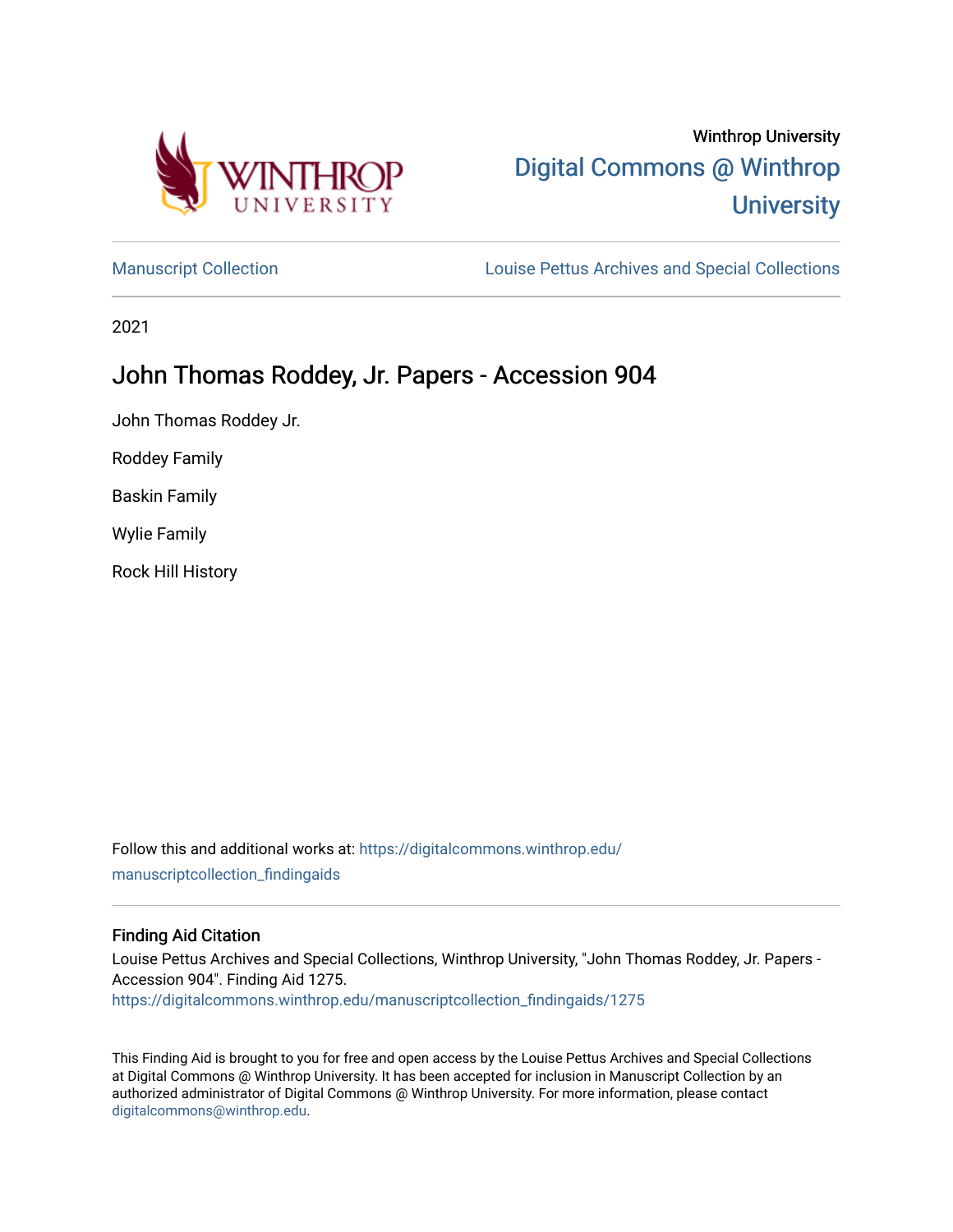#### **WINTHROP UNIVERSITY LOUISE PETTUS ARCHIVES & SPECIAL COLLECTIONS**

#### **MANUSCRIPT COLLECTION**

**ACCESSION 904**

# **JOHN THOMAS RODDEY, JR. PAPERS**

1855-1989

16 Boxes, 81 Folders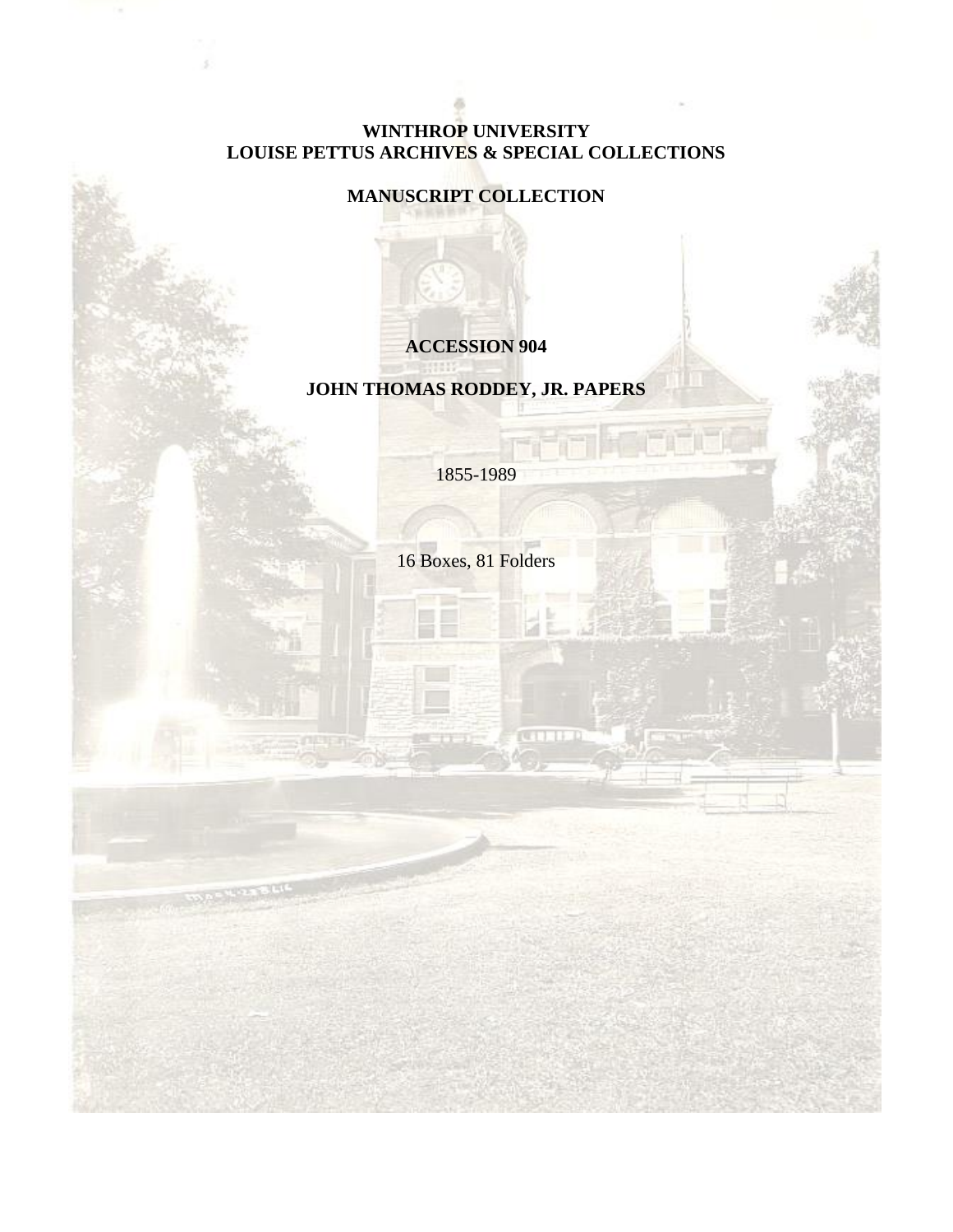#### **WINTHROP UNIVERSITY LOUISE PETTUS ARCHIVES AND SPECIAL COLLECTIONS**

#### **MANUSCRIPT COLLECTION**

ACC. NO: **904** PROCESSED BY: Mary Katherine ADDITIONS: - - DATE: November 27, 1996 NO. OF SECTIONS: 3

#### **JOHN THOMAS RODDEY, JR. PAPERS**

**I**

The papers of John T. Roddey, Jr., prominent Rock Hill attorney, civic leader, and Winthrop University Trustee, were donated to the Archives by Angela Roddey Holder and John Holder on August 22, 1996.

> Linear feet of shelf space occupied: 4.00 Approximate number of pieces: 8,000

Restrictions: Open to researchers under the rules and regulations of the Louise Pettus Archives & Special Collections at Winthrop University.

Literary Rights: For information concerning literary rights please contact the Louise Pettus Archives & Special Collections at Winthrop University.

Scope and Content Note: **This collection consists of Mr. Roddey's personal files, including biographical data, correspondence, family papers and records, records relating to Mr. Roddey's civic activities, photographs, newspaper clippings, personal memorabilia, and miscellaneous items. Much of the material pertains to Mr. Roddey's civic activities, his friendships with Rock Hill residents, and the career of his daughter, Angela Roddey Holder. While there are family papers dating back to 1855 and some documents dated after Mr. Roddey's death, most of the material extends from 1925-1981**. **John Thomas Roddey Jr. (1906-1981) was the son of former Rock Hill Mayor John Thomas Roddey, Sr. (1865- 1931) and was a longtime Winthrop College Board of Trustee Member (1945-1981) and a Winthrop Training School Graduate (1925). He graduated from Davidson College in 1929 and from Harvard Law School in 1932. He practiced law in Rock Hill, SC and had several business interests including Roddey Estates, Inc., Roddey Trust Co., Roddey Oil Co., Superior Dairies, Rock Hill Farm Equipment Co., and Rock Hill Dairy Farm Inc. He was also the founder and president of the Rock Hill Chiefs Baseball team.**

Transfer of Items: An issue of the *Evening Herald* dated 15 March 1944 was transferred to Acc. 218, Newspaper Collection. Maps and booklets pertaining to York County and Rock Hill development were transferred to a Miscellany file, Acc 926, M417-(468-469). A manual for Winthrop faculty members was transferred to W. 424, faculty publications. A 1979 self-study of Winthrop University was transferred to W.429, Development. Duplicate newspaper clippings pertaining to Angela Roddey Holder were transferred to a biographical file. Duplicate copies of articles written by Ms. Holder were transferred to the faculty publications file.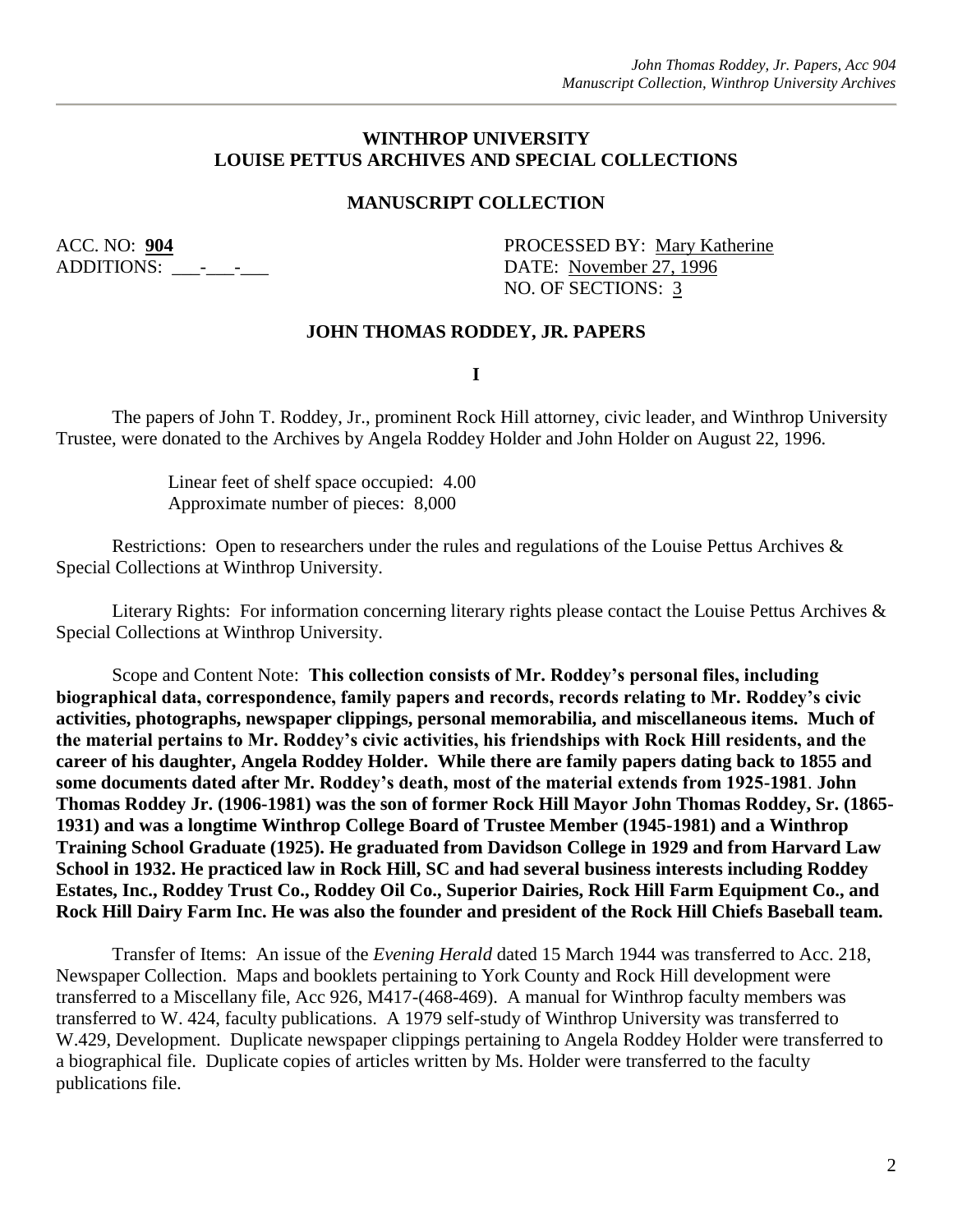## **II**

# **BIOGRAPHICAL DATA**

# **JOHN THOMAS RODDEY, JR.**

| 1906      | Born, Rock Hill, S.C, December 23.                                                                                                                                   |  |
|-----------|----------------------------------------------------------------------------------------------------------------------------------------------------------------------|--|
| 1921-1925 | Student, Winthrop Training School, Rock<br>Hill, S.C.                                                                                                                |  |
| 1929      | BS, Davidson College, North Carolina                                                                                                                                 |  |
| 1931      | Death of father, John T. Roddey, Sr., Rock<br>Hill Mayor, 1906-1912                                                                                                  |  |
| 1932      | LLB, Harvard Law School, Cambridge, MA                                                                                                                               |  |
| 1932-1933 | Traveled to Europe.                                                                                                                                                  |  |
| 1934      | Admitted to S.C Bar Association, joined law<br>firm of Dunlap and Dunlap.                                                                                            |  |
| 1937      | Married Angela Fisher                                                                                                                                                |  |
| 1938      | Daughter, Angela M. Roddey, born; left Dunlap and Dunlap; agent for Sinclair Oil<br>Company.                                                                         |  |
| 1943      | Death of infant son, John T. Roddey III.                                                                                                                             |  |
| 1945      | Elected to Winthrop University Board of Trustees; co-founder, president of Superior<br>Dairies; co-founder, president-treasurer of Rock Hill Farm Equipment Company. |  |
| 1946      | Law practice of Roddey and Ward established; founder, president-treasurer of Roddey<br>Oil Company.                                                                  |  |
| 1948      | Co-chartered Rock Hill Chiefs baseball club.                                                                                                                         |  |
| 1953      | Roddey and Ward practiced dissolved, firm of Roddey and Sumwalt established.                                                                                         |  |
| 1955      | Attempted to save Rock Hill Chiefs baseball club by personally paying team payroll.                                                                                  |  |
| 1960?     | Established Roddey Real Estate Company.                                                                                                                              |  |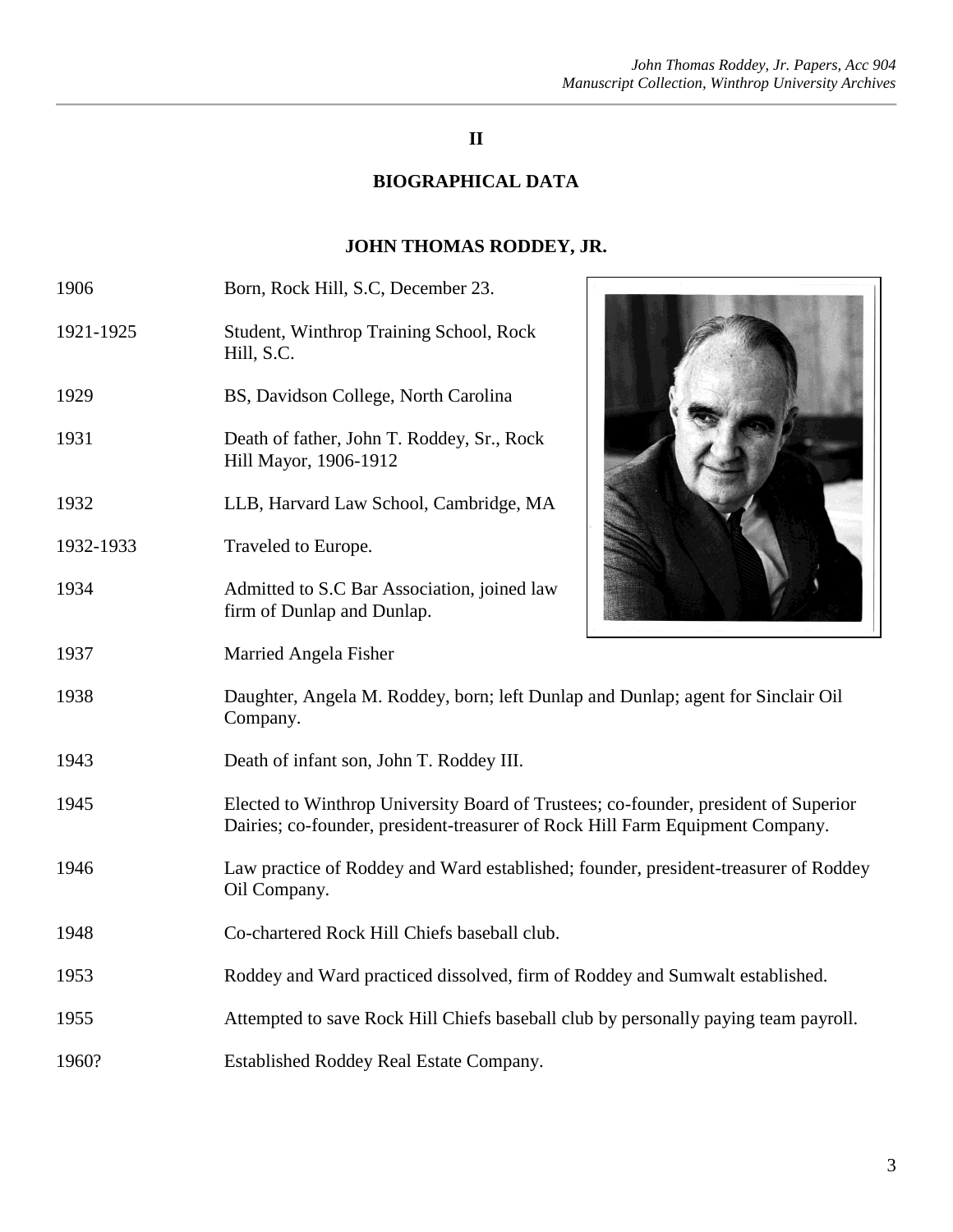## **II**

# **BIOGRAPHICAL DATA (cont.)**

# **JOHN THOMAS RODDEY, JR.**

| 1962 | Roddey, Sumwalt, and Carpenter firm moved to Roddey Trust Building, E. Main St.,<br>Rock Hill. |
|------|------------------------------------------------------------------------------------------------|
| 1974 | Death of mother, Eliza Willis Roddey.                                                          |
| 1978 | Law firm of Roddey, Carpenter, and White established.                                          |
| 1981 | Resigned, Winthrop Board of Trustees; death, June 11, New Haven, CT                            |

*\* See biographical file for more information*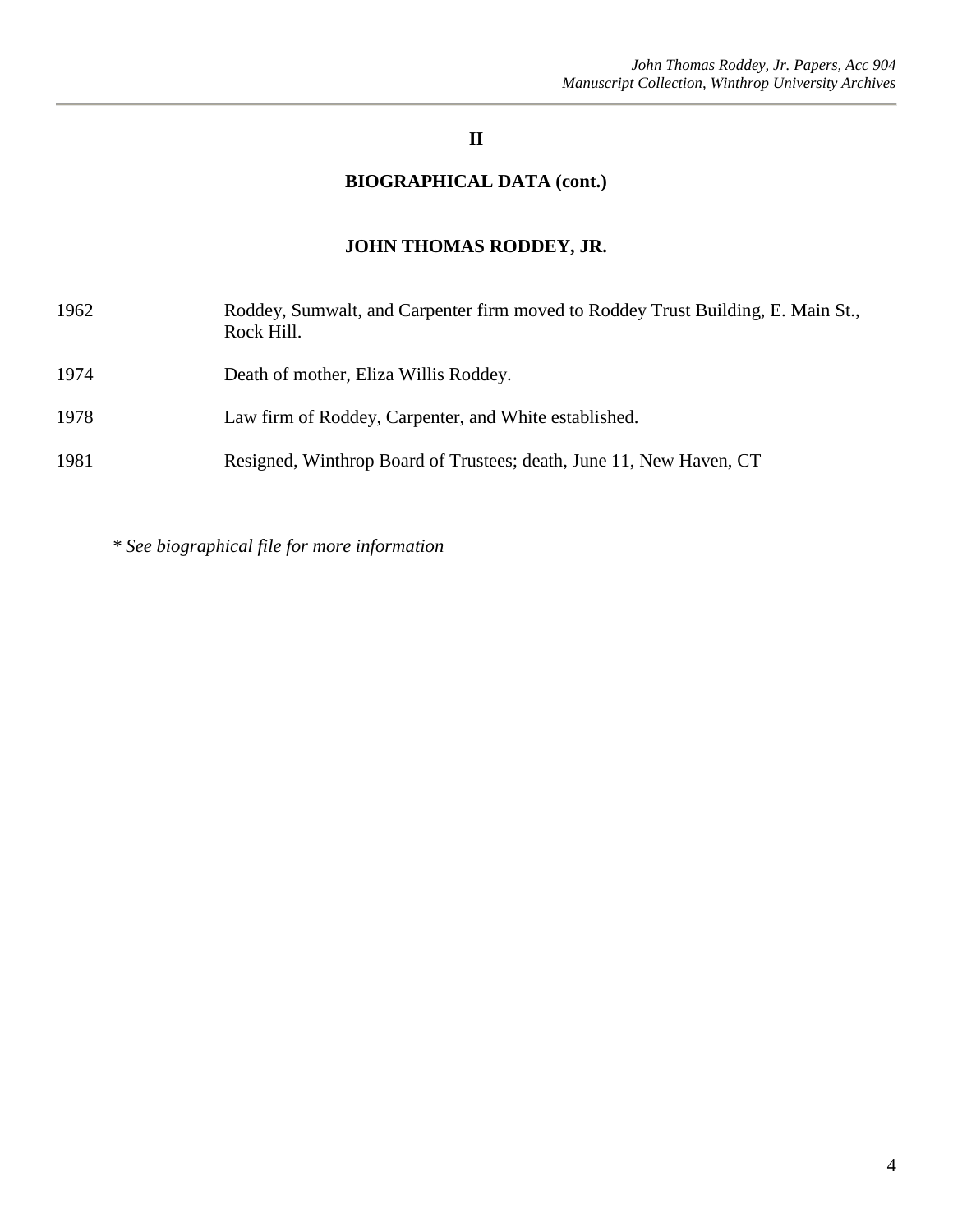## **DESCRIPTION OF SERIES**

|              | <b>Box(es)</b> Folder(s) | <b>Series</b>                                                                                                                                                                                                   | Year(s)                   |
|--------------|--------------------------|-----------------------------------------------------------------------------------------------------------------------------------------------------------------------------------------------------------------|---------------------------|
| $\mathbf{1}$ | $\mathbf{1}$             | <b>BIOGRAPHICAL FILE</b><br>Includes newspaper clippings, diplomas, certificates, and<br>correspondence. In chronological order. See also newspaper<br>clippings, personal correspondence.                      | 1921-1981, nd             |
| $1 - 5$      | $2 - 33$                 | PERSONAL CORRESPONDENCE<br>Includes correspondence with family members, colleagues, friends,<br>and numerous Rock Hill residents. In chronological order.                                                       | 1911-(1968-1970)<br>1978  |
| $5 - 6$      |                          | <b>34-38 BUSINESS CORRESPONDENCE</b><br>Includes correspondence with clients, colleagues, and Rock Hill<br>business leaders. In chronological order.                                                            | 1940- (1968-1970)<br>1978 |
| 6            | 39                       | <b>CORRESPONDENCE RELATED TO GENEALOGY</b><br><b>RESEARCH</b><br>Includes correspondence with family members, relating to family<br>history. In chronological order.                                            | 1929-(1973-1978)          |
| 6            | 40                       | <b>CORRESPONDENCE OF JOHN T. RODDEY, SR.</b><br>Includes telegrams marking the birth of John T. Roddey, Jr., as well as<br>a letter addressing the problems of the Great Depression. In<br>chronological order. | 1906, 1930-1931           |
| 6            |                          | <b>41-42 RODDEY FAMILY PAPERS</b><br>Includes genealogical records of the descendants of David Roddey and<br>Ellen Ferguson Roddey. In chronological order. See Appendix I for<br>family names.                 | 1966, 1976, 1989, nd      |
| 6            | 43                       | <b>BASKIN FAMILY PAPERS</b><br>Include a brief history of the Baskin surname and family origin, as<br>well as genealogical records. In chronological order. See Appendix I<br>for family names.                 | 1975                      |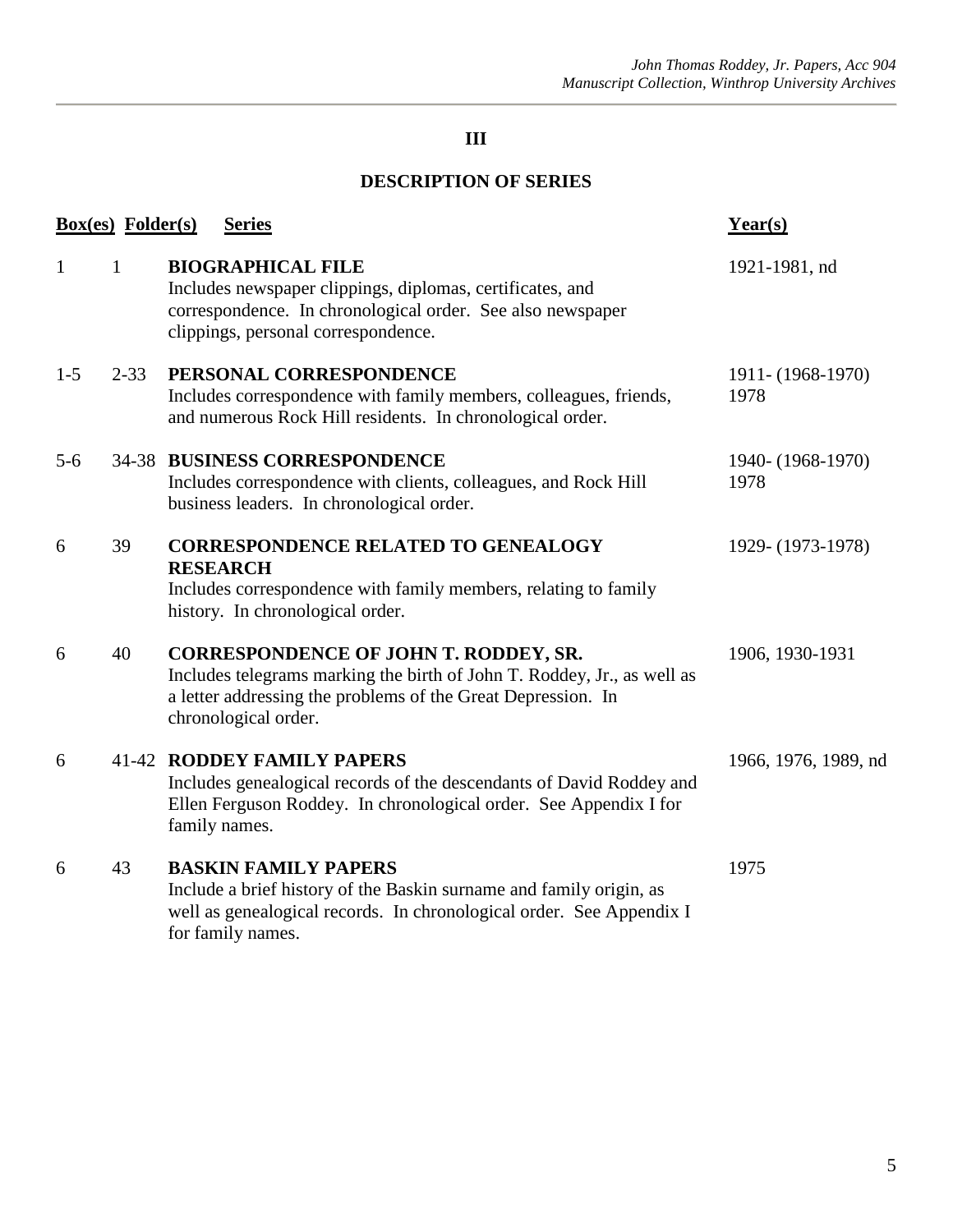#### **DESCRIPTION OF SERIES (cont.)**

#### **Box(es) Folder(s) Series Year(s)**

## 6 44 **WYLIE FAMILY PAPERS** 1888, 1942, 1977, nd

Includes genealogical records, a family history, articles on prominent members of the Wylie family, and a Wylie family coat-of-arms. Also includes as oversize Family Tree. In chronological order. See Appendix I for family names.

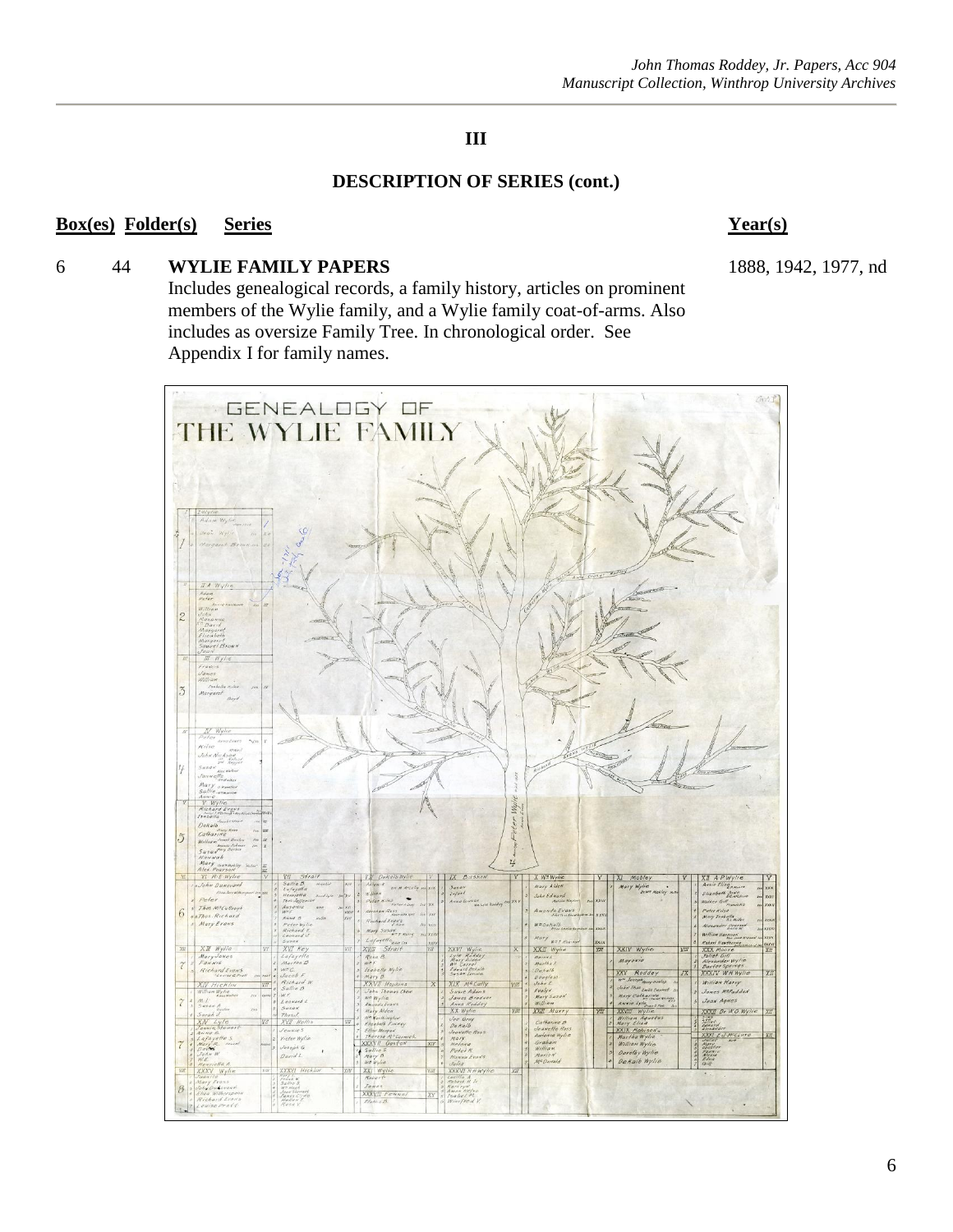# **DESCRIPTION OF SERIES (cont.)**

|                | <b>Box(es)</b> Folder(s) | <b>Series</b>                                                                                                                                                                                                  | $Year(s)$                 |
|----------------|--------------------------|----------------------------------------------------------------------------------------------------------------------------------------------------------------------------------------------------------------|---------------------------|
| 7              |                          | <b>45-46 PROPERTY RECORDS OF RODDEY FAMILY</b><br>Includes deed, titles, mortgages, stock certificates, property<br>inventories, and maps. In chronological order.                                             | 1877-1952, nd             |
| $\overline{7}$ |                          | 47-50 PAPERS RELATING TO HARVARD LAW SCHOOL<br>Includes practice legal briefs, exams, grade reports, and alumni<br>information. In chronological order.                                                        | 1929-(1929-1932)<br>1980  |
| 8              |                          | 51-52 PAPERS RELATION TO THE WINTHROP UNIVERSITY<br><b>BOARD OF TRUSTEES</b><br>Includes Board reports, correspondence, and planning reports for<br>campus additions and improvements. In chronological order. | 1968, 1972, 1980          |
| 8              |                          | 54-56 PAPERS RELATING TO THE ROCK HILL COUNTRY CLUB<br>Includes correspondence, minutes, financial records, and membership<br>records. In chronological order.                                                 | 1969-(1972-1977)<br>1977  |
| 8              | 57                       | PAPERS RELATING TO THE RODDEY TRUST BUILDING<br>Includes floor plans, tax records, and expense estimates. In<br>chronological order.                                                                           | 1962, 1974, 1977,<br>1979 |
| 9              | 58                       | APPOINTMENT BOOK OF JOHN T. RODDEY, JR.<br>Includes addresses and telephone numbers for friends and<br>acquaintances, scheduled meetings, court dates, and newspaper<br>clippings.                             | 1958                      |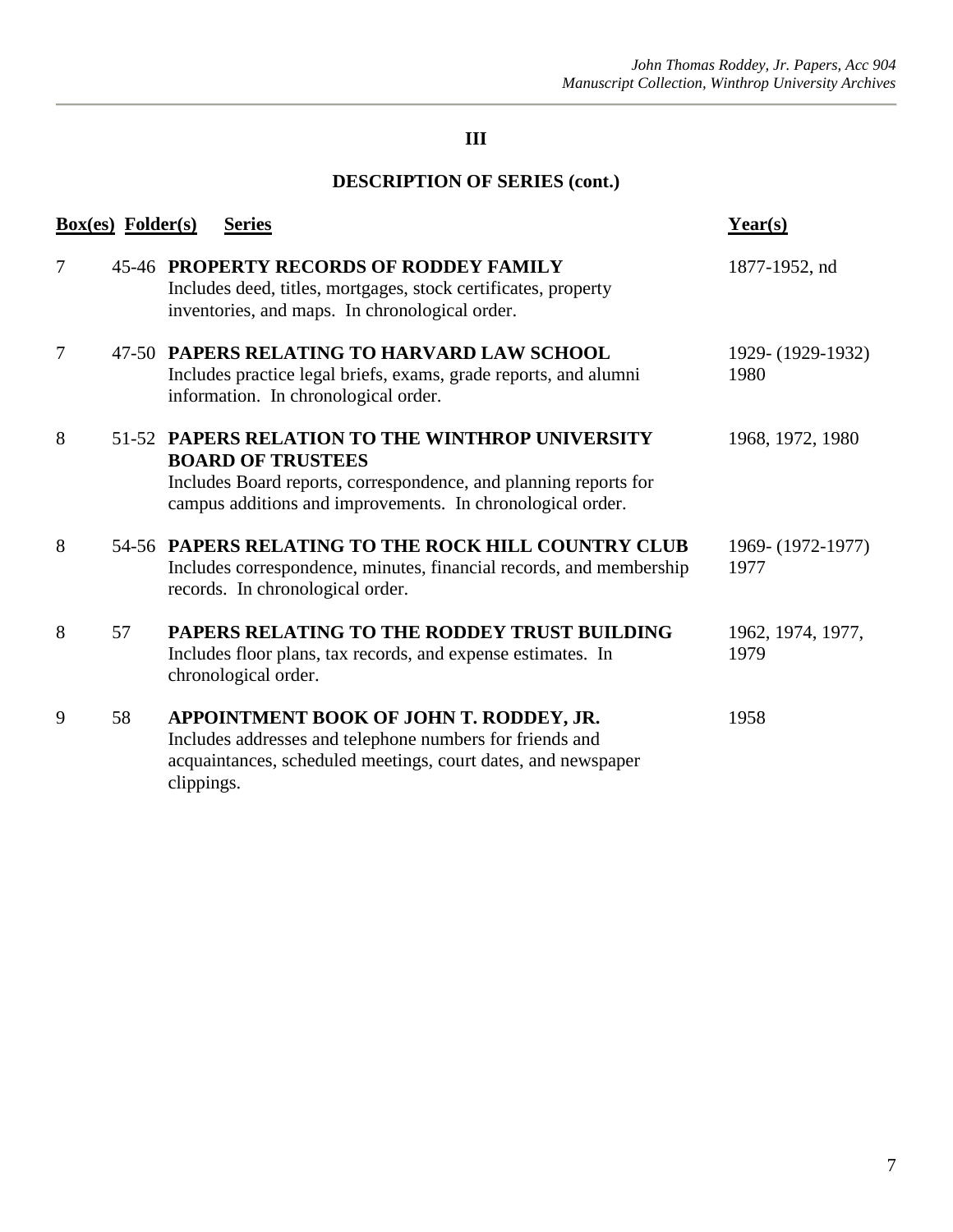#### **DESCRIPTION OF SERIES (cont.)**

#### **Box(es) Folder(s) Series Year(s)**

#### 9-10 59-63 **PHOTOGRAPHS** 1855-1981

Includes photographs of Mr. Roddey, his family and friends, as well as class pictures from Winthrop Training School, Davidson College, and Harvard Law School. In chronological order.



# 10-11 64-69 **PAPERS OF ANGELA RODDEY HOLDER** 1966-1981 Includes materials relating to Ms. Holder's election to the Rock Hill School Board, articles published in professional journals, book reviews, and correspondence. In chronological order. 11 70-73 **NEWSPAPER CLIPPINGS** 1912-1979

Includes articles about Mr. Roddey and Angela R. Holder, and clippings about Rock Hill residents and events. In chronological order.

8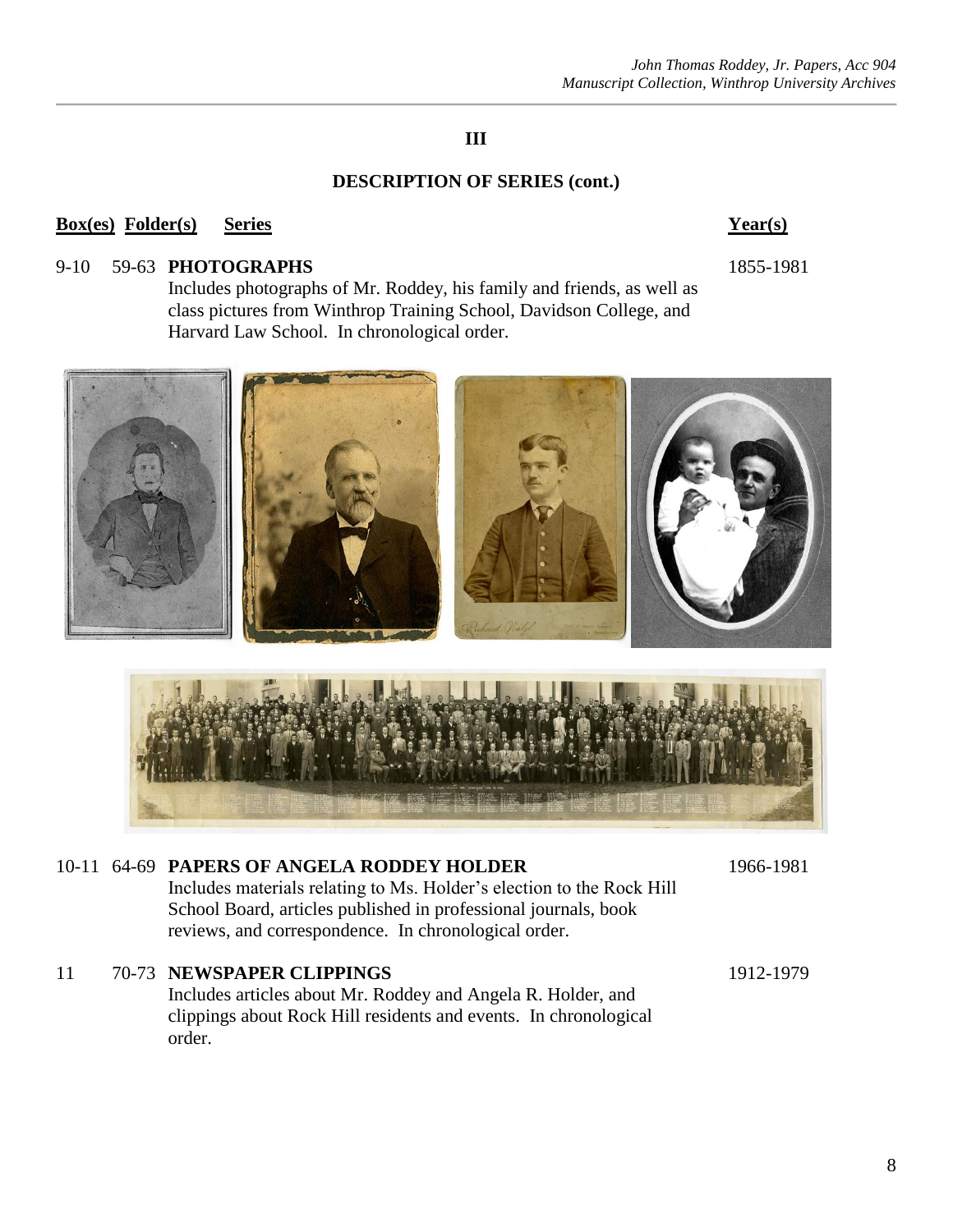# **DESCRIPTION OF SERIES (cont.)**

|           | $Box(es)$ Folder $(s)$ | <b>Series</b>                                                                                                                                                                                                                                                                                                                   | Year(s)              |
|-----------|------------------------|---------------------------------------------------------------------------------------------------------------------------------------------------------------------------------------------------------------------------------------------------------------------------------------------------------------------------------|----------------------|
| 11        | 74                     | NEWSPAPER CLIPPINGS FROM SCRAPBOOK OF JOHN T.<br>RODDEY, JR.<br>Includes articles about Mr. Roddey, his family, and Rock Hill events.<br>In chronological order.                                                                                                                                                                | 1921-1970, nd        |
| 12        | 75                     | <b>OVERSIZED NEWSPAPER CLIPPINGS</b><br>Includes single pages and entire sections of newspapers. In<br>chronological order.                                                                                                                                                                                                     | 1909-1980            |
| 13        | 76-81                  | <b>MISCELLANEOUS</b><br>Includes items relating to Mr. Roddey's European trip (1932-1933),<br>church newsletters and programs, excerpts from law journals, the will<br>of Eliza Roddey, magazines, programs from graduation ceremonies<br>and luncheons, booklets from the Beta Theta Pi fraternity. In<br>chronological order. | 1931-1980, nd        |
| $14-16 -$ |                        | <b>MEMORABILIA</b><br>Includes books and bibles, letter openers, name badges, eyeglasses,<br>and embossers and various keys.                                                                                                                                                                                                    | 1940, 1969, 1974, nd |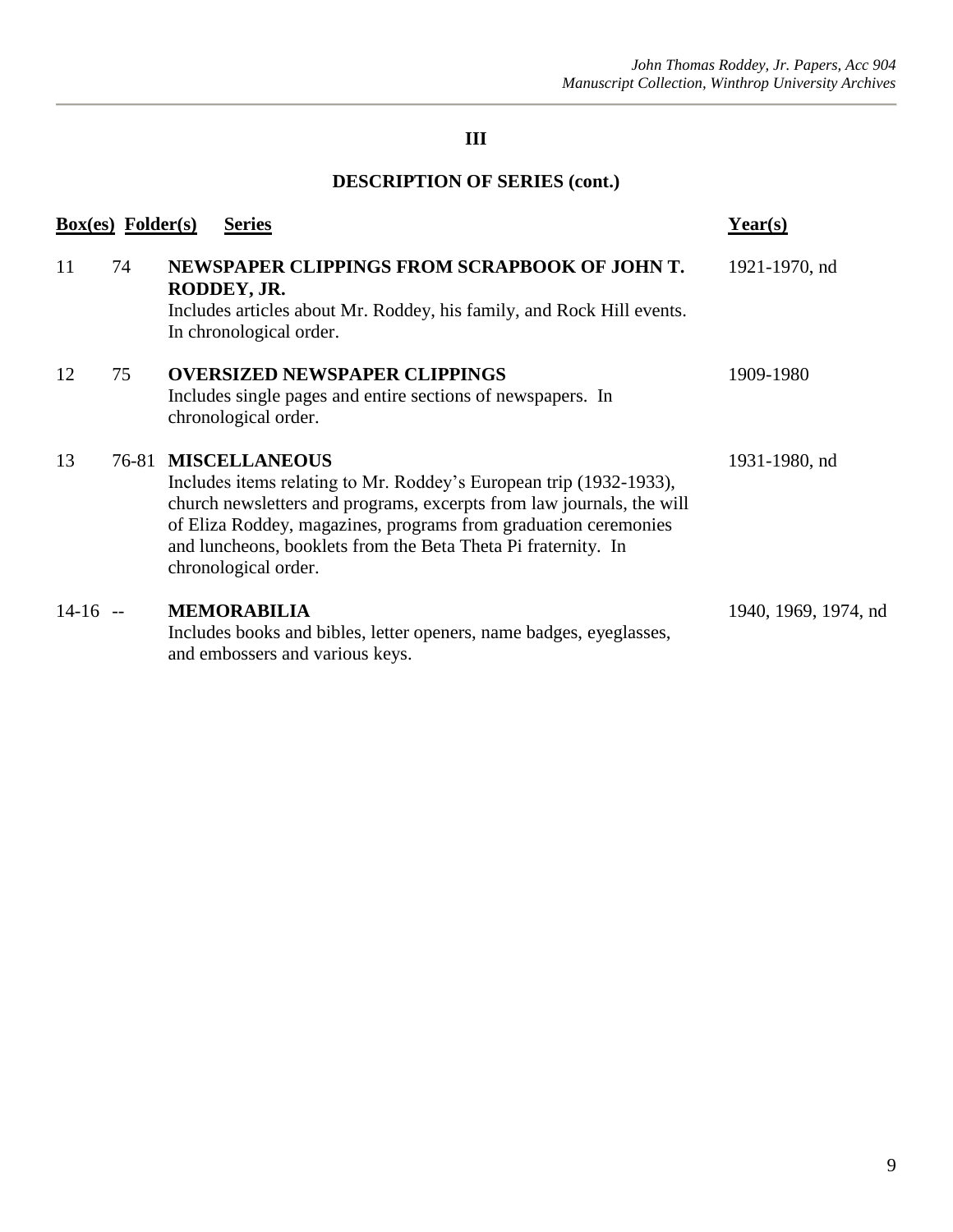#### **APPENDIX I**

#### **FAMILY NAMES**

These are the family names mentioned in the genealogy records contained in the John T. Roddey, Jr. Papers. Many of the names belong to those families into which Roddey, Baskin, and Wylie children married. Therefore, there could be only one reference to some names.

| <b>Name</b>     | Box(es)          | Folder(s) |
|-----------------|------------------|-----------|
| Adam            | 6                | 42        |
| Adcock          | 6                | 42        |
| Alexander       | 6                | 42        |
| Allen           | 6                | 43        |
| Avery           | 6                | 42, 43    |
| <b>Balfour</b>  | 6                | 42        |
| <b>Barber</b>   | 6                | 44        |
| <b>Barnett</b>  | 6                | 44        |
| Barr            | 6                | 42        |
| <b>Barrelt</b>  | 6                | 43        |
| <b>Barrett</b>  | 6                | 42        |
| <b>Barron</b>   | 6                | 41        |
| <b>Baskin</b>   | 6                | 41, 43    |
| Beldon          | 6                | 43        |
| Bell            | 6                | 42        |
| Belt            | 6                | 43        |
| <b>Bennett</b>  | 6                | 41, 43    |
| <b>Berg</b>     | 6                | 44        |
| Berryman        | 6                | 42        |
| <b>Bethune</b>  | 6                | 43        |
| <b>Biggart</b>  | 6                | 43        |
| <b>Billiter</b> | 6                | 42        |
| Blackwell       | 6                | 42        |
| <b>Blaine</b>   | 6                | 42        |
| Bouneville      | 6                | 42        |
| <b>Boyce</b>    | 6                | 42        |
| Boyd            | 6                | 41        |
| <b>Bradley</b>  | 6                | 42, 44    |
| <b>Brady</b>    | 6                | 42        |
| <b>Brice</b>    | 6                | 41        |
| <b>Briggs</b>   | 6                | 44        |
| <b>Brown</b>    | 6                | 43, 44    |
| <b>Bryce</b>    | 6                | 43        |
| <b>Burggraf</b> | 6                | 42        |
| Caldwell        | $\boldsymbol{6}$ | 42        |
| Calhoun         | 6                | 43        |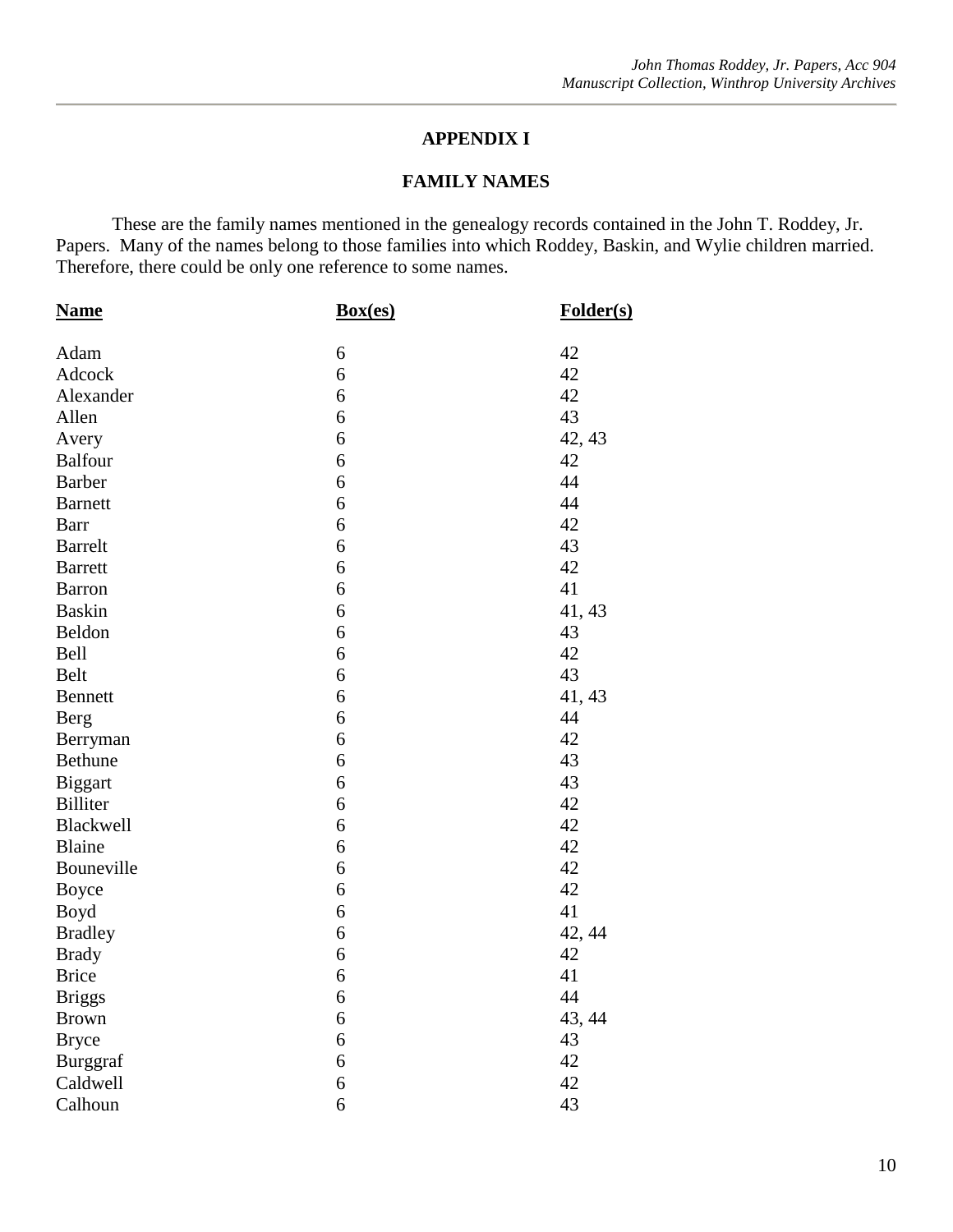| <b>Name</b> | Box(es) | Folder(s) |
|-------------|---------|-----------|
| Camp        | 6       | 44        |
| Cannon      | 6       | 43        |
| Carson      | 6       | 41        |
| Cassell     | 6       | 42        |
| Chappell    | 6       | 43        |
| Cherry      | 6       | 42        |
| Chesney     | 6       | 44        |
| Chizer      | 6       | 42        |
| Clary       | 6       | 41        |
| Coffey      | 6       | 43        |
| Coleman     | 6       | 42        |
| Cook        | 6       | 43        |
| Cooper      | 6       | 41        |
| Cornwell    | 6       | 42        |
| Cousar(t)   | 6       | 44        |
| Cowan       | 6       | 43        |
| Craig       | 6       | 42        |
| Crawford    | 6       | 43, 44    |
| Criscione   | 6       | 42        |
| Crosswell   | 6       | 43        |
| Cumming     | 6       | 41        |
| Curry       | 6       | 44        |
| Dalsbo      | 6       | 42        |
| Damon       | 6       | 44        |
| Dean        | 6       | 43        |
| Deanson     | 6       | 43        |
| Dickinson   | 6       | 42, 44    |
| Doss        | 6       | 43        |
| Douglas     | 6       | 42        |
| Dowd        | 6       | 41        |
| Downes      | 6       | 44        |
| Duncan      | 6       | 42        |
| Dunlap      | 6       | 41, 43    |
| Dupler      | 6       | 42        |
| Edenso      | 6       | 42        |
| Edwards     | 6       | 42        |
| Ellen       | 6       | 43        |
| Ellis       | 6       | 42        |
| Evans       | 6       | 41, 44    |
| Faulkner    | 6       | 44        |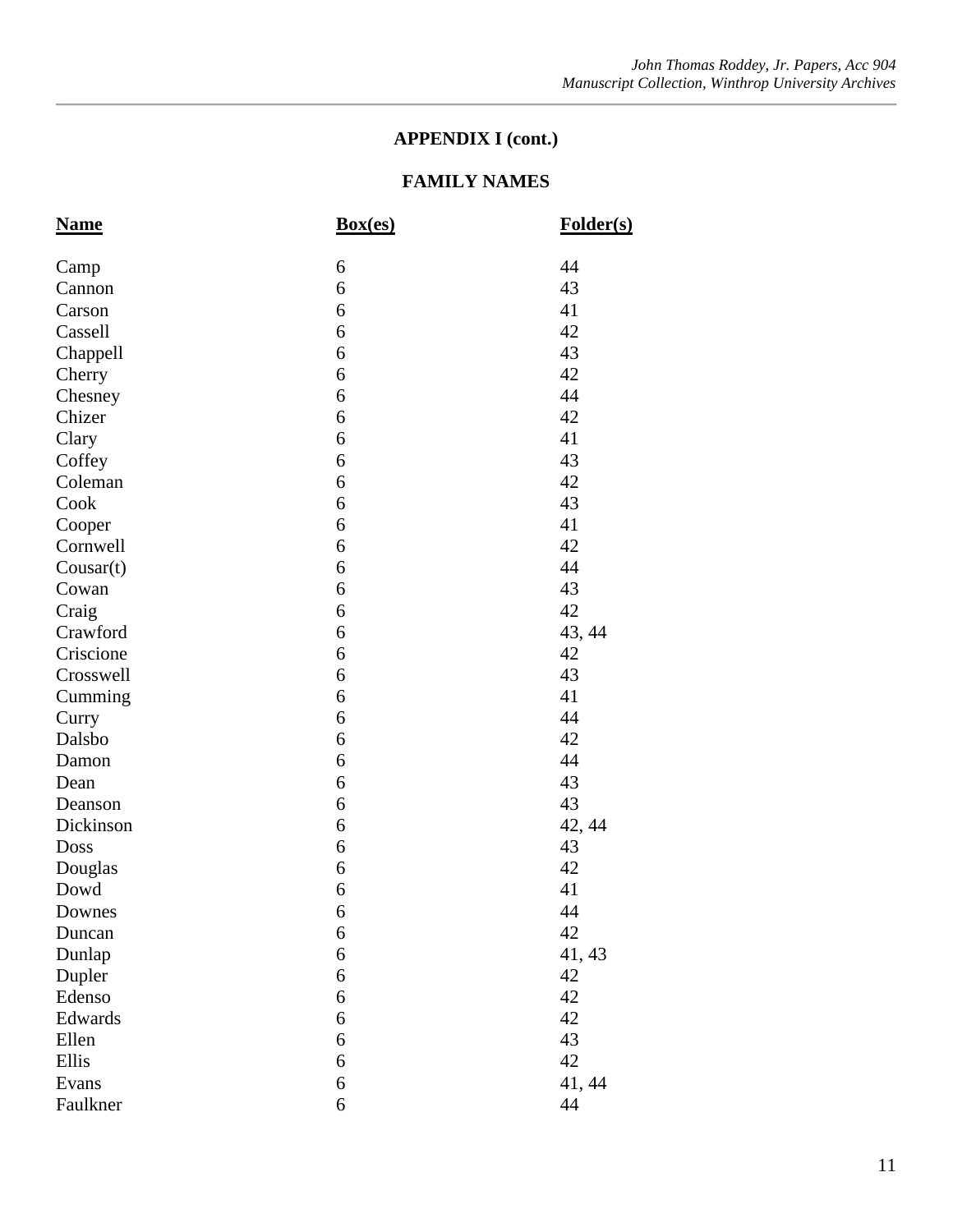| <b>Name</b> | Box(es) | Folder(s) |
|-------------|---------|-----------|
| Ferguson    | 6       | 41, 42    |
| Field       | 6       | 42        |
| Files       | 6       | 43        |
| Fisher      | 6       | 41        |
| Fleming     | 6       | 43        |
| Fogle       | 6       | 43        |
| Frith       | 6       | 41        |
| Gabbert     | 6       | 42        |
| Gardner     | 6       | 43        |
| Gaskins     | 6       | 43        |
| Gaston      | 6       | 43        |
| Gill        | 6       | 44        |
| Gillespie   | 6       | 43        |
| Good e      | 6       | 43        |
| Graham      | 6       | 43        |
| Gregg       | 6       | 41        |
| Griffin     | 6       | 42        |
| Gross       | 6       | 42        |
| Hall        | 6       | 43        |
| Hamilton    | 6       | 43, 44    |
| Hammock     | 6       | 42        |
| Hammond     | 6       | 43        |
| Harkness    | 6       | 43        |
| Harper      | 6       | 43        |
| Harris      | 6       | 43        |
| Harrison    | 6       | 44        |
| Hawk        | 6       | 42        |
| Hawthorne   | 6       | 44        |
| Hayes       | 6       | 42        |
| Henderson   | 6       | 42        |
| Heuer       | 6       | 42        |
| Hinson      | 6       | 43        |
| Hoke        | 6       | 42        |
| Holder      | 6       | 41        |
| Holland     | 6       | 41        |
| Holleman    | 6       | 41        |
| Hollis      | 6       | 43        |
| Hopkins     | 6       | 43, 44    |
| Horton      | 6       | 43        |
| Hudspeth    | 6       | 42        |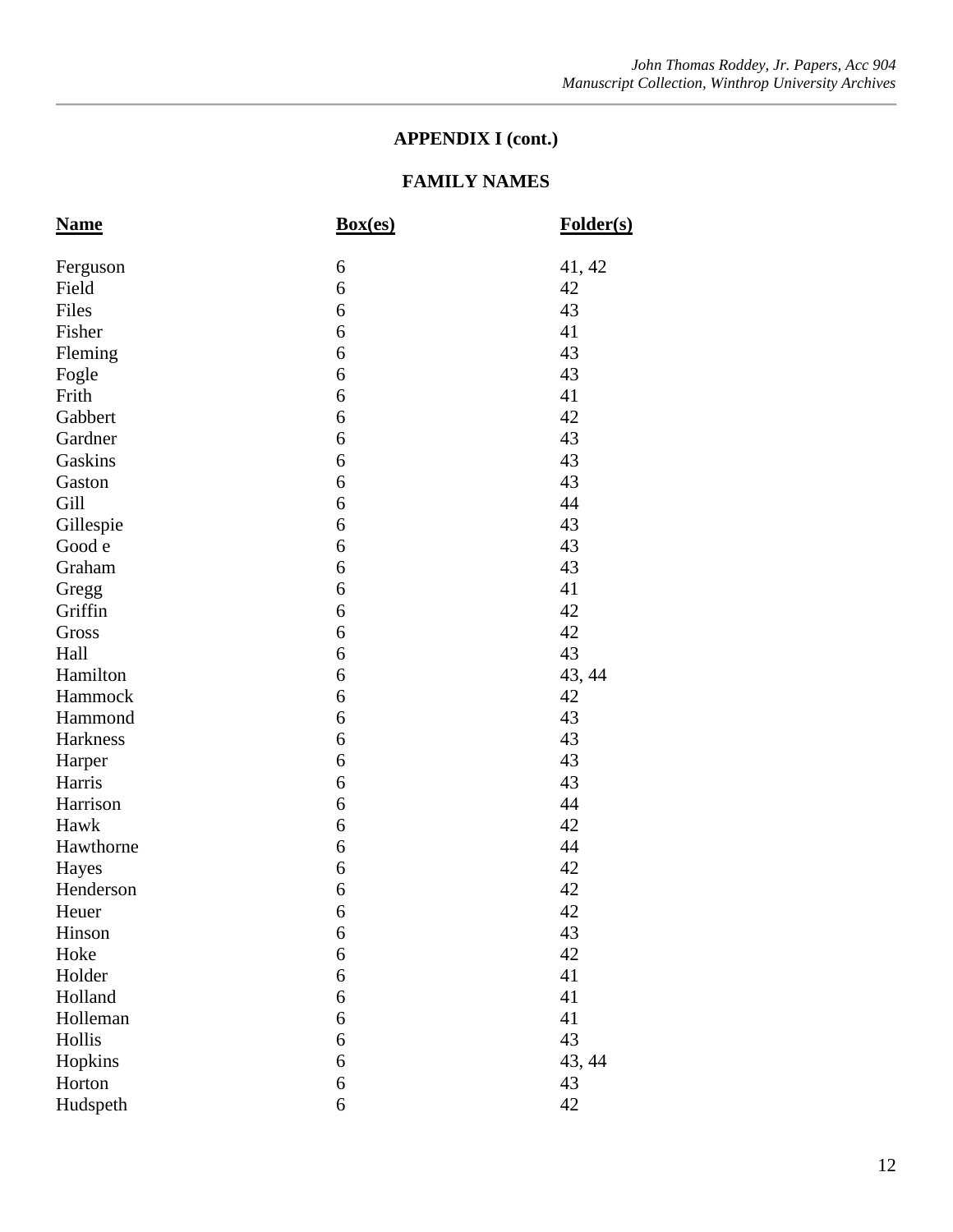| <b>Name</b> | Box(es) | Folder(s) |
|-------------|---------|-----------|
| Hurley      | 6       | 42        |
| Ingram      | 6       | 43, 44    |
| Johnson     | 6       | 42, 44    |
| Johnston    | 6       | 44        |
| Jones       | 6       | 41        |
| Kee         | 6       | 44        |
| Keith       | 6       | 42        |
| Kelly       | 6       | 43        |
| Kelsey      | 6       | 44        |
| Kelso       | 6       | 44        |
| Kennedy     | 6       | 44        |
| King        | 6       | 41        |
| Klugh       | 6       | 41        |
| Kolb        | 6       | 41        |
| Lathrop     | 6       | 44        |
| Leech       | 6       | 44        |
| Leslie      | 6       | 43        |
| Lewis       | 6       | 42        |
| Lillard     | 6       | 41        |
| Lobato      | 6       | 41        |
| Lucas       | 6       | 41        |
| Maederer    | 6       | 42        |
| Magill      | 6       | 43        |
| Marshall    | 6       | 43        |
| Martin      | 6       | 42        |
| Massey      | 6       | 41        |
| Mathews     | 6       | 41        |
| McAteer     | 6       | 42        |
| McCain      | 6       | 43        |
| McCarter    | 6       | 44        |
| McClarin    | 6       | 41        |
| McCorkle    | 6       | 43        |
| McCreery    | 6       | 44        |
| McCuen      | 6       | 43        |
| McCullough  | 6       | 41, 43    |
| McDaniel    | 6       | 44        |
| McDonald    | 6       | 43        |
| McDowell    | 6       | 43, 44    |
| McLean      | 6       | 44        |
| McLure      | 6       | 44        |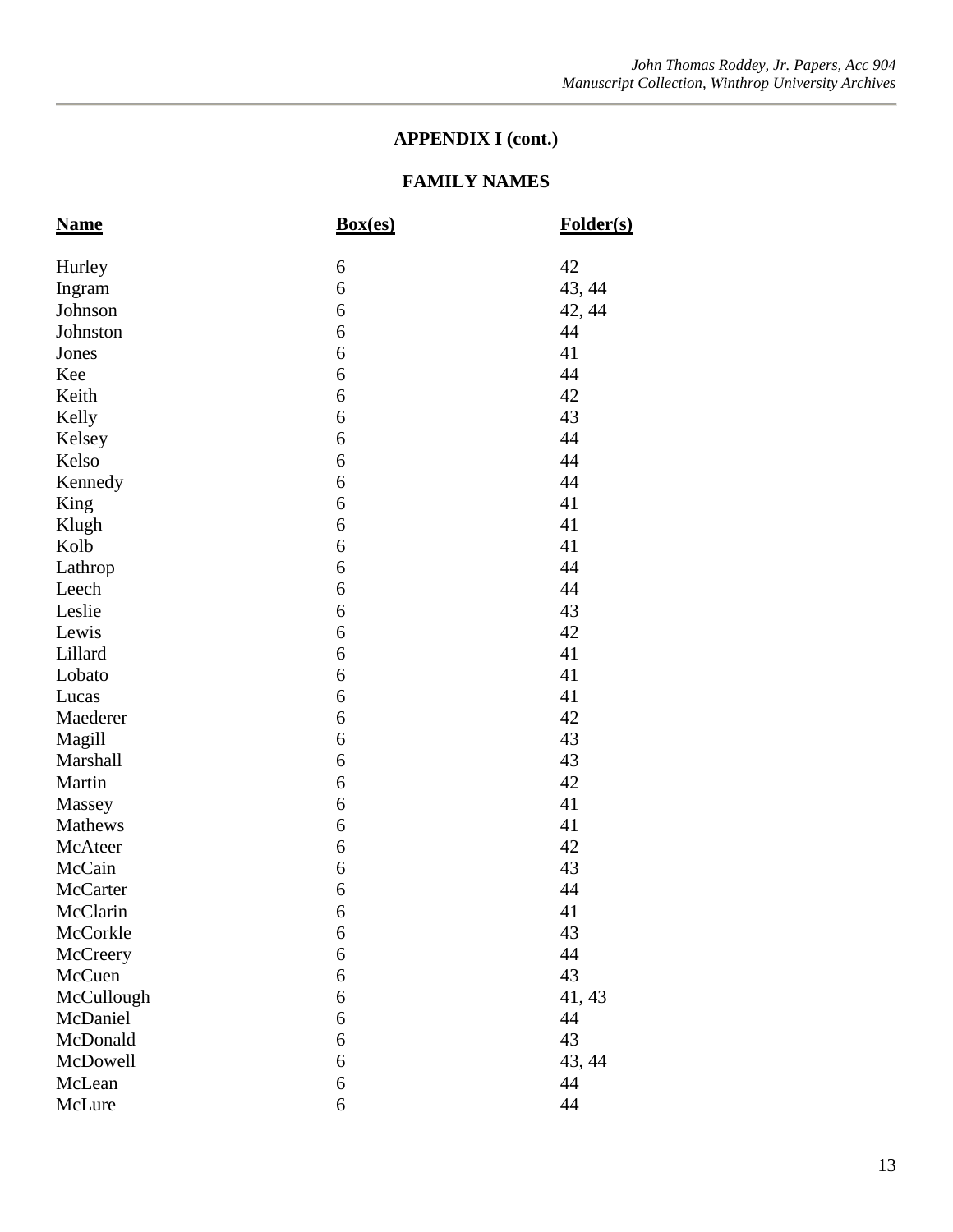| <b>Name</b> | Box(es) | Folder(s) |
|-------------|---------|-----------|
| McMillan    | 6       | 41        |
| McNeel      | 6       | 44        |
| McTeer      | 6       | 41        |
| Menefee     | 6       | 42        |
| Miller      | 6       | 41        |
| Mills       | 6       | 44        |
| Minotte     | 6       | 42        |
| Mitchell    | 6       | 44        |
| Mobley      | 6       | 43, 44    |
| Moore       | 6       | 44        |
| Morrow      | 6       | 44        |
| Mitchell    | 6       | 44        |
| Mobley      | 6       | 43, 44    |
| Moore       | 6       | 44        |
| Morrow      | 6       | 44        |
| Mulford     | 6       | 44        |
| <b>Nagy</b> | 6       | 42        |
| Naylor      | 6       | 44        |
| Nelson      | 6       | 44        |
| Noble       | 6       | 43        |
| O'Hara      | 6       | 44        |
| Patrich     | 6       | 44        |
| Payan       | 6       | 44        |
| Peabody     | 6       | 44        |
| Pearson     | 6       | 44        |
| Peebles     | 6       | 42, 43    |
| Pegram      | 6       | 44        |
| Penney      | 6       | 44        |
| Pepper      | 6       | 44        |
| Perkins     | 6       | 42        |
| Peters      | 6       | 42        |
| Phillips    | 6       | 41        |
| Phipps      | 6       | 41        |
| Pickens     | 6       | 43        |
| Pierson     | 6       | 44        |
| Pittman     | 6       | 42        |
| Poe         | 6       | 41        |
| Pond        | 6       | 43        |
| Post        | 6       | 41        |
| Powell      | 6       | 41        |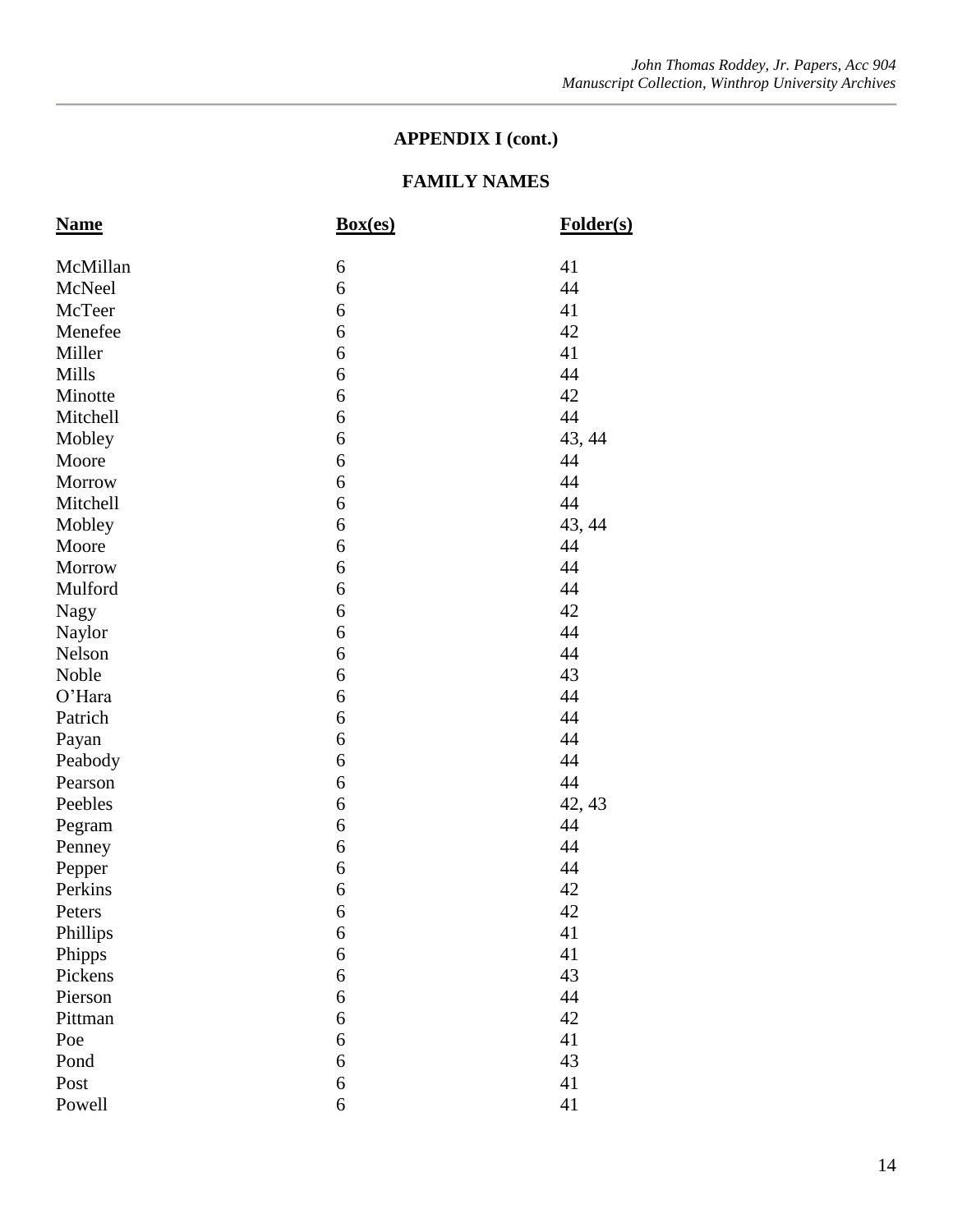| <b>Name</b> | Box(es) | Folder(s)  |
|-------------|---------|------------|
| Ragsdale    | 6       | 44         |
| Rainer      | 6       | 43         |
| Rawls       | 6       | 41         |
| Reaves      | 6       | 42         |
| Reeves      | 6       | 43         |
| Reid        | 6       | 43         |
| Renner      | 6       | 42         |
| Richards    | 6       | 41         |
| Rickett     | 6       | 43         |
| Rivers      | 6       | 41         |
| Robison     | 6       | 44         |
| Roddey      | 6       | 41, 42, 43 |
| Rosan       | 6       | 44         |
| Ross        | 6       | 44         |
| Rostetter   | 6       | 42         |
| Ryan        | 6       | 42         |
| Savony      | 6       | 42         |
| Schneider   | 6       | 42         |
| Shaw        | 6       | 43         |
| Shirron     | 6       | 42         |
| Shufford    | 6       | 43         |
| Simonton    | 6       | 41         |
| Sing        | 6       | 43         |
| Sloan       | 6       | 42         |
| Spencer     | 6       | 42         |
| St. Clair   | 6       | 42         |
| Stephenson  | 6       | 44         |
| Stetson     | 6       | 41         |
| Stewart     | 6       | 43         |
| Stover      | 6       | 43         |
| Strachan    | 6       | 44         |
| Strait      | 6       | 44         |
| Stuckey     | 6       | 43         |
| Tackett     | 6       | 42         |
| Tallinger   | 6       | 42         |
| Taylor      | 6       | 44         |
| Tennant     | 6       | 42         |
| Thomson     | 6       | 43         |
| Thompson    | 6       | 42         |
| Thornton    | 6       | 42, 44     |